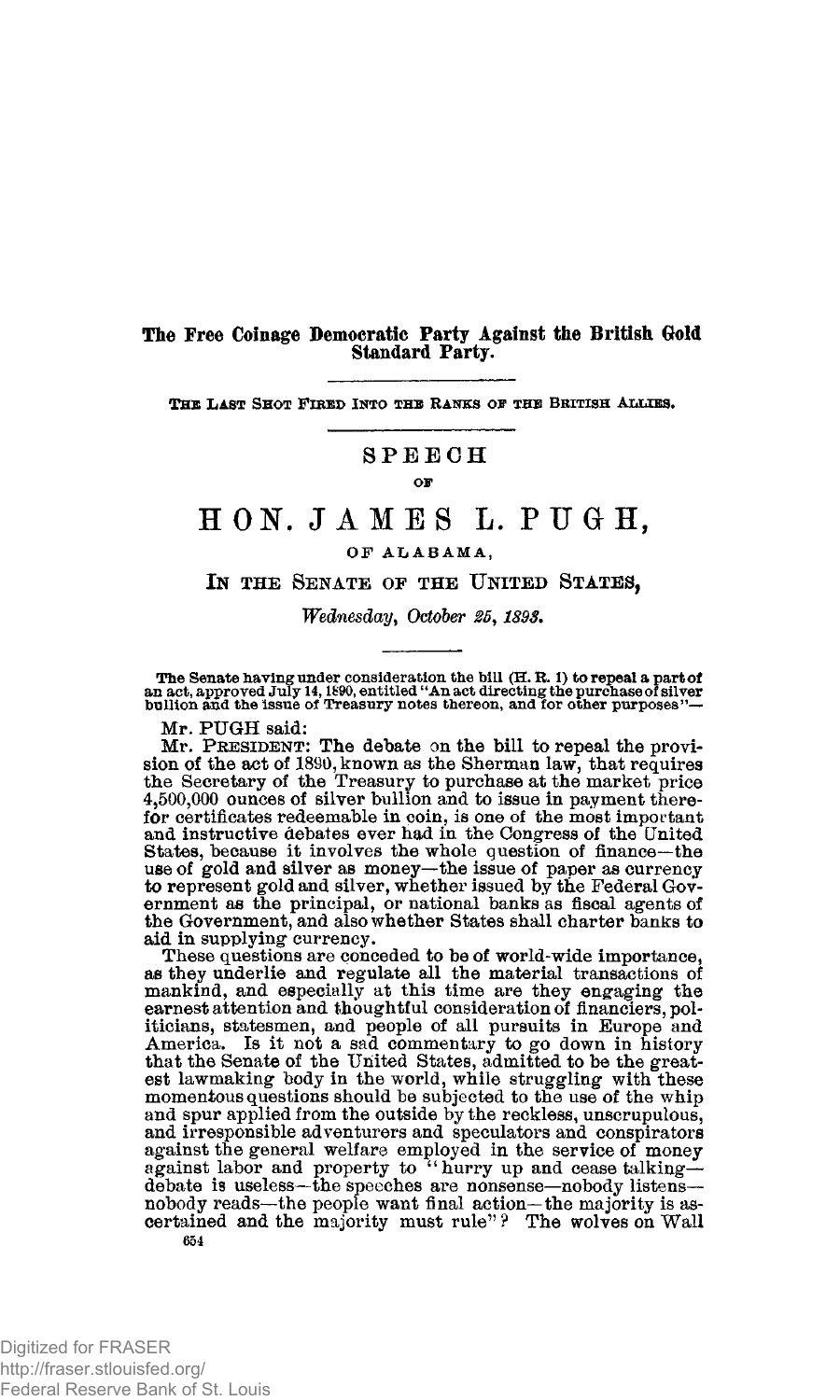**street and their keepers are howling for blood. They think**  they smell the dead body of silver and they have become rav**enous.** 

**Newspapers every where, dailies and weeklies, subsidized in this ignominious service, have arraigned the Senate as a public nuisance, and what they call the small minority as obstructionists and filibusters, public enemies and criminals, deserving the most condign punishment.** 

**Who are these accusers and whom do they represent? How much credibility and influence have they in the communities where they live and where their papers are published and cir-culated? To test their influence and the accuracy of their statements as to public sentiment, suppose a mass meeting were called of the people living in the town, city, or county where these pa-pers are published, and where the editors reside, and that in such meeting the editor of the paper published there were to introduce a resolution declaratory of his financial opinions and policies and indorsing the House bill now pending in the Senate for the unconditional repeal of the only silver law now in existence, and condemning the action of the Senators who oppose the**  bill, how much influence would the editor have and exert upon<br>such meeting in forming its opinion, and what weight would his<br>statements that nearly all the people were clamoring for imme-<br>diate and unconditional repeal of **his hearers?** 

**I feel perfectly confident that there is not a town, city, or county in any State in the South where such an editor could be induced to call such a meeting or to offer such a resolution, or in favor of which he would exert any influence, or make or direct the opinion of a single man in the meeting, or where such a resolution could be passed. And yet all these editors are intelligent and worthy gentlemen. My colleague and myself, on our own knowledge of the people we represent and their practically unanimous opinion in favor of the free coinage of silver,**  and on letters and memorials coming from every county, town, and city in our State, from men we know to be representative men, well informed upon the subject of public opinion where they reside, and representing to us that **heartily approve our position and action on the repeal bill, do not believe that any mass meeting anywhere in Alabama, called on reasonable general notice, would pass such a resolution if all the editors in the State were to attend jand urge its passage. We challenge them to try it in any county.** 

**How the people stand on the questions involved in this repeal bill, and whether the Democratic party is to be enlisted into the**  service of the gold-standard advocates, will certainly be decided **in the Congressional and Presidential elections in 1894 and 1896.** 

**Mr. President, no debate the Congress has ever had has been more legitimate and orderly, none more necessary to inform the people about a matter of momentous importance to them and their posterity, and I do not believe that any debate has ever been of greater value and usefulness, and it will prove in the future more destructive of the aims of the enemies of the people. The debate has clearly marked the lines that separate the contending parties to this controversy. I do not mean the lines that locate the selfish, the unscrupulous, and greedy horde who push themselves to the front in this agitation, but I mean those who 654**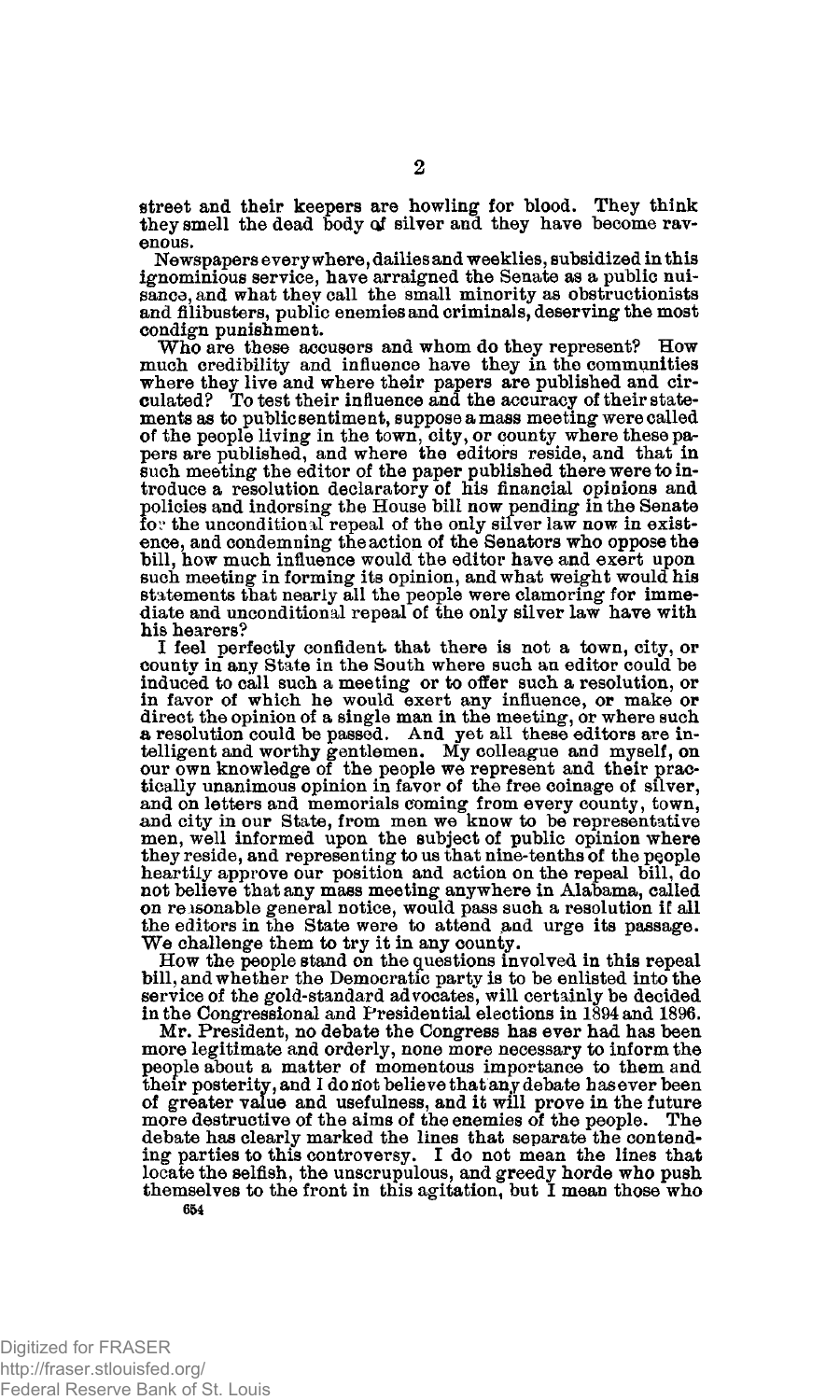**are actuated by sincere and well-formed convictions and who are endeavoring to discharge to the'best of their ability a great** 

**public duty in this mighty contention. The immediate question before the Senate is, shall the silverpurchase part of the act of 1890 be unconditionally repealed—that is, repealed without any substitute? There can be no disagreement as to where silver will be left by such a repeal. Could another ounce of silver be purchased by the Government to be coined into money, or made the basis of any certificate to go into our present volume of currency? Could another ounce of silver be carried to any mint to be coined and stamped as money? Every Senator must answer no. Then it is indisputable that as to the future of silver for all increased money uses, it will be left precisely where it was by the odious law of 1873, which dropped silver from our coinage laws.** 

**Those Democrats who favor unconditional repeal claim that it can be done safely and in accordance with the Democratic platform, which they urge condemns the Sherman law and demands its immediate repeal, and that those parts of the platform following this condemnation and demand, that pledge the party to the use of both gold and silver as standard money and to the coinage of both without discrimination in favor of either metal and that each dollar coined shall be equal in intrinsic value and purchasing power, and that the ratio of the number of grains in each dollar shall be adjusted by international agreement or by Congressional legislation, are separable from and independent of the demand for the repeal of the Sherman law.** 

**On the other hand those Democrats who oppose unconditional repeal of the Sherman law as provided in the bill reported from the Finance Committee do so for the reason, among many others of greater importance, that the Democratic platform could not have been intended to pledge the party to the support of a separate and independent bill containing no other provision than a single repealing section without enacting in the same bill the necessary and rightful law to establish and carry out the financial system and policy declared to be the true system and policy**  If it be a sound system why delay its benefits **to the people?** 

**It looks suspicious when action is delayed without any just or plausible reason. Our ability to adopt the platform system of currency will surely be greatly impaired by unconditional repeal.** 

**The plain reason why such could not have been the intention and meaning of the platform is that the party in national convention made a declaration of its principles, policies, and measures which the President and the members of Congress to be elected by the party in the election in November, 1892, were pledged to carry out by laws which were to be enacted in the place of those which the platform specifies and condemns. The McKinley tariff laws are condemned and the kind of tariff laws**  to be enacted in their stead is defined in the platform. The **Sherman law is condemned and the kind of currency laws to be enacted in its place is defined in the platform.** 

**The repeal of the 10 per cent tax on the issue of State banks is demanded, and what law shall be enacted on the subject of State banks is left to the States.** 

**The Federal election laws are condemned and their repeal demanded, and what laws to be enacted in their place is left ex-654**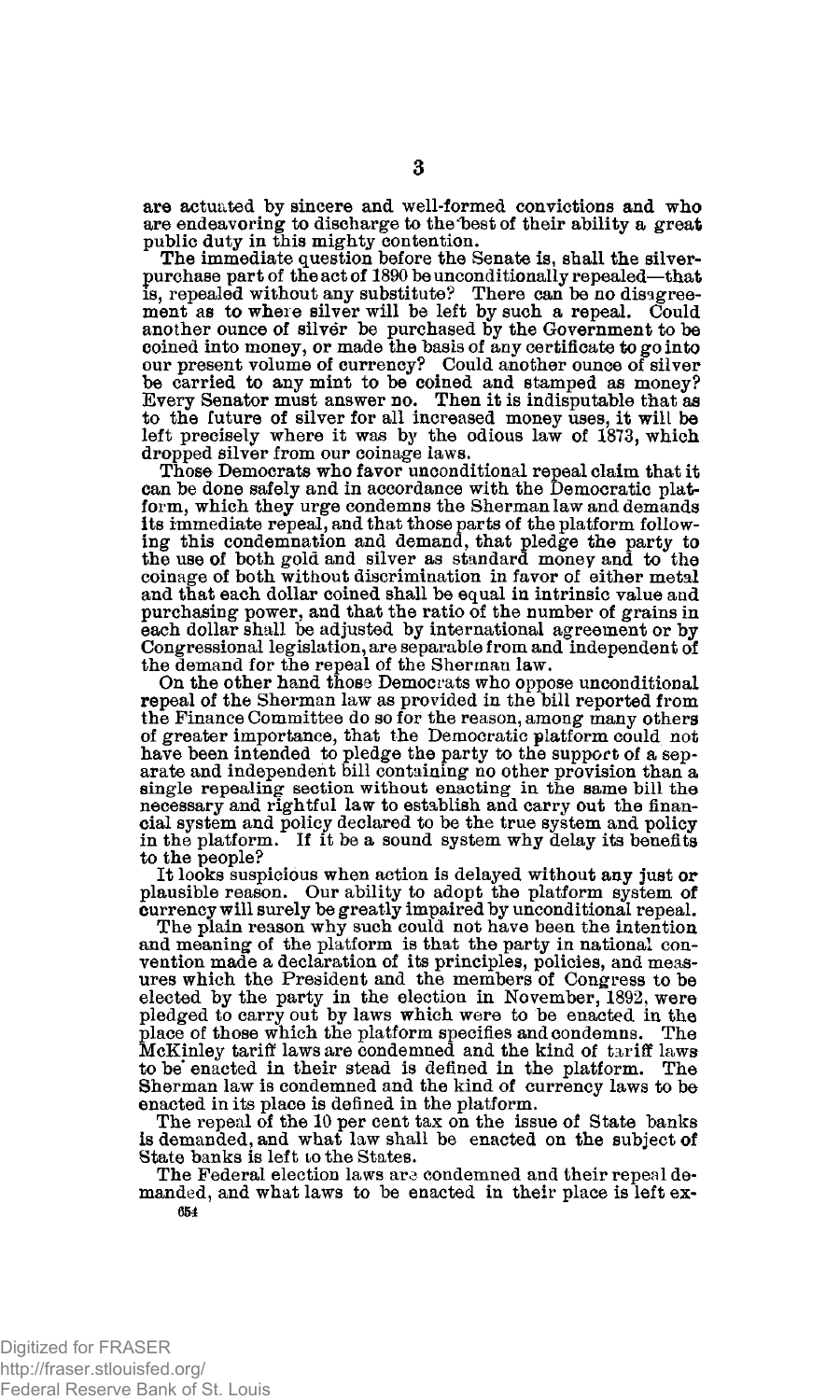**clusively with the States. So that it is manifest that when the platform condemns an existing Federal law and demands its repeal, it imposes a duty upon the Congress and the President to he elected on it of substituting in the place of the law to be repealed the better laws which the platform approves. Besides, it is manifest that the unconditional repeal of the Sherman law is demanded, and no substitute proposed, and no compromise permissible by the President and those who support his position for reasons and purposes which have been completely uncovered in this debate, leaving the friends of silver without the possi-bility of getting any silver law as good as the Sherman law while Mr. Cleveland is President.** 

**The Senator from Delaware [Mr. GRAYI is no timeserver, he is no trimmer, he is perfectly honest in his convictions, and fearless in expressing and enforcing them. I regard him as a fair exponent and representative of the best element of the Eastern Democracy to the fullest extent that the intelligent, well-to-do members of the Democratic party who are not bankers, importers, or money-lenders favor bimetallism—that is, what use is to be made of silver and how such use is to be secured with the aid and assistance of the Eastern Democracy, of which the Senator from Delaware is a true type and representative. We will take the Democratic platform adopted at Chicago in 1892 for illustration of the position and difference of the two wings of the national Democratic party on the question of the use and coinage of gold and silver as made manifest by and pending the present debate.** 

**The Senator declared in his able and interesting speech in the Senate on the 22d ultimo (CONGRESSIONAL. RECORD, page 1608), in speaking of the platform—** 

It was intended by that language in the Democratic platform, if we can<br>argue at all from language, that it should be broad enough to hold every<br>Democrat who believed in bimetallism, whether by international agreement<br>or by

**I think I can safely affirm that there are not a half dozen Senators who intend to support the House bill now pending for unconditional repeal who have not expressed, or will not express, the opinion that bimetallism, on the basis of unlimited free coinage of both gold and silver, established by Congressional enactment independent of an international agreement, is an utter impossi-**The same opinion has been expressed by President **Cleveland without equivocation, ambiguity, or the affectation of misunderstanding.** 

**I have explained the unmistakable position of the Eastern Democracy, of which President Cleveland is the exponent and representative, and that is that there can be no equal use of gold and silver as standard money; there can be no coinage of both gold and silver without discriminating against either metal; there can be no holding on to such bimetallism by the Democratic party without an international agreement; that it is impossible by Congressional legislation independent of concurrent and joint action by the United States and foreign nations.** 

**Repeal the Sherman law, wipe out every Congressional silver enactment, plant us on the gold basis, and on that leverage the 654**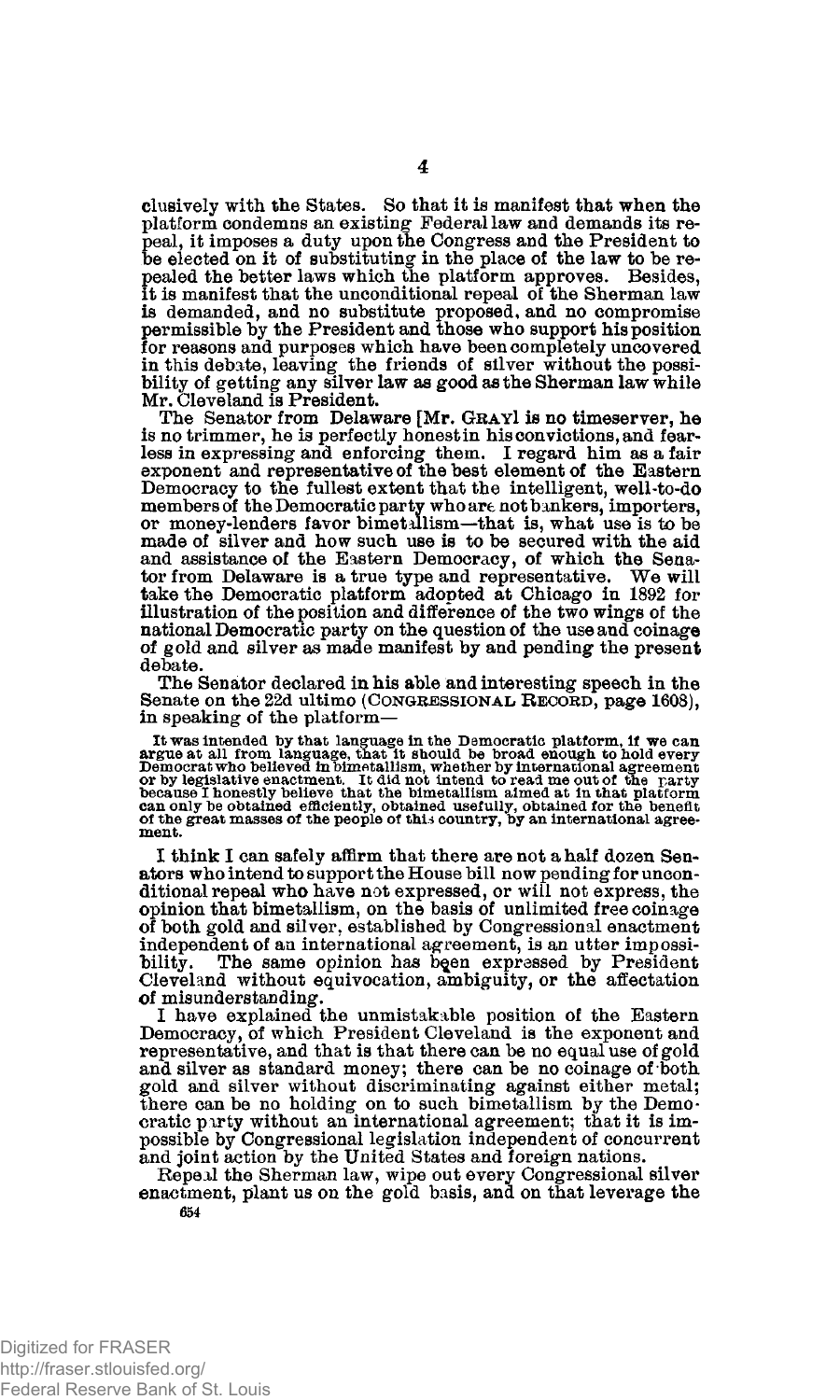**repealers promise to strike for an international agreement as the last hope for silver and gold bimetallism, and failing to obtain it we must accept our destiny with foreign nations on the gold basis, and adapt ourselves, as best we can, to the government of gold, with gold, and for gold. The absolute dependence of bimetallism on an international agreement, and the hopelessness and absurdity of reviving the free coinage of silver by any law of the United States without the concurrence and sup**port of foreign nations in a joint agreement is explicitly declared<br>in his late message to the present Congress, and that construc-<br>tion of his message is fully verified by the President's letter<br>written the 25th ultimo to

**After stating the usual platitudes about honest money, which can not exist in the opinion of the President without being able to stand the crucial test of equal purchasing and debt-paying power with gold in all the markets of the world, he proceeds to sum up the substance of the whole letter in one sentence, as follows:** 

I am therefore opposed to the free and unlimited coinage of silver by this<br>country alone and independently; and I am in favor of the immediate and<br>unconditional repeal of the purchasing clause of the so-called Sherman law.

**In order to bring this matter squarely before the Senate and the country I will suppose that the quotation I have made from the President's letter had been offered in the Chicago convention as the financial plank in the Democratic platform. It would have read as follows:** 

The Democratic party is opposed to the free and unlimited coinage of silver by this country alone and independently; and in favor by the immediate<br>wer by this country alone and independently; and in favor of the immediate<br> **law.** 

**How many States in the West and South would have voted for such a declaration in the platform? I am sure it would not have received the support of a single Southern State.** 

**I do not believe that a single delegate from any Southern State can be found who will say that it was his understanding or that of any other delegate in the convention, or that such an under-standing was suggested in the convention, that the platform as adopted could possibly be construed to mean or that it could be perverted or distorted to mean that the Democratic party was opposed to the free and unlimited coinage of silver on any ratio between the two metals by this country alone and independently of any agreement with foreign nations. The platform as adppted expressly declared for the equal use of both gold and silver as standard money and not the use of one as standard and the other as subsidiary money—pin money in the retail trade—and the free coinage of both without discrimination on a ratio to be determined by an international agreement or by this country alone and independently by Congressional legislation.** 

**The demand for the unconditional repeal of the purchasing clause of the so-called Sherman law for the purpose publicly avowed by the President in his message and his Northen letter, and repeated by 90 per cent of his Democratic supporters and all of his Republican friends, of closing the door to any more expansion of our silver currency by this country alone and inde-pendently unless we can in the indefinite future restore silver to coinage in the mints of Europe as well as in the United States 654**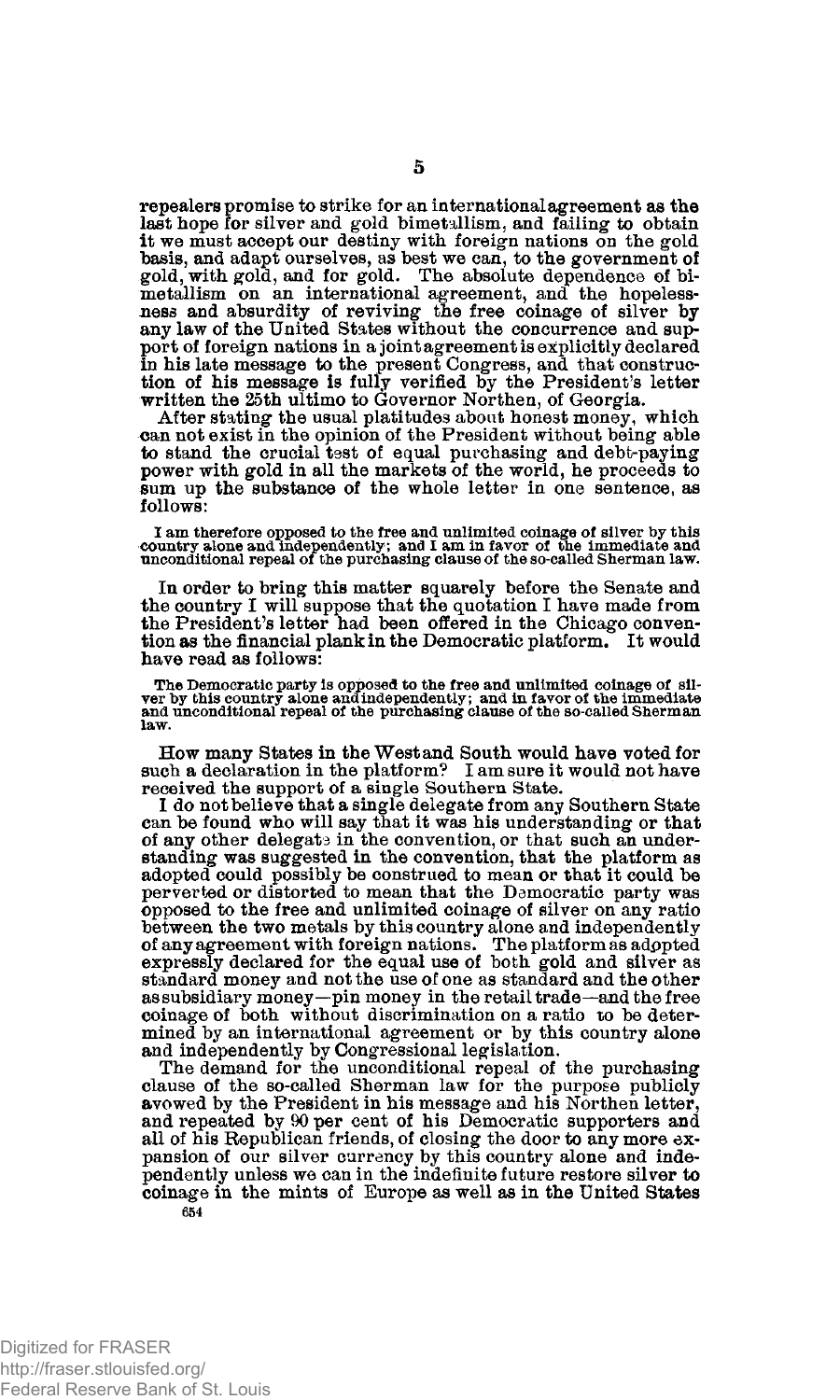**by some international agreement, is an interpolation which materially changes the Democratic platform by striking out the only provision in it which secured the support of the Democrats of the South and the West, and that is the plain declaration that the bimetallism defined in the platform could and would be secured in one of two ways—international agreement or by Congressional legislation by this country alone and independently of any agreement with foreign nations.** 

**But now the Southern and Western Democracy are informed for the first time, after they have put Mr. Cleveland and the Eastern Democracy in power, that there must be an immediate repeal of the Sherman law and no more coinage of silver by this country alone and independently, and that we must wait and depend upon European nations for any more expansion of our silver currency.** 

**And yet the President expresses his " astonishment at the opposition in the Senate to such prompt action as would relieve the present unfortunate situation." Action demanded alone by the bankers and bondholders and money-lenders of New York and Boston and the editors and correspondents in their service; action that would relieve the situation by the assurance and guaranty that there was to be no more " silver coinage by this country alone and independently " and only by an international agreement which Wall street money kings would have an influential part in formulating.** 

**I am satisfied that nine-tenths of the unconditional repealers do not desire free coinage or any coinage of silver by an international agreement, and I do not believe that President Cleve-land desires it, or will make any earnest effort to secure it. He has never said he expected or desired any international agreement. My opinion is that the President entertains the sincere conviction that we now have as much silver as we can possibly utilize in our circulation, in accordance with his gold-standard opinions, and that we can go no further in silver coinage without crossing the danger line that separates us from silver mono-metallism. That is the opinion of the President and the East-ern Democrats and Republicans on the question of the expansion of our silver currency and the undertaking to hold on to both silver and gold as standard money, and the coinage of both gold and silver without discrimination against either metal.** 

**It is this opinion of the President and the East that unites them in making the persistent and uncompromising demand for the unconditional repeal of the purchasing clause of the so-called Sherman law; and it is this clearly defined line of radical difference that separates the President and the Democracy of the East from the Democratic platform and the Western and Southern Democracy, who constitute 80 or 90 per cent of the elective power of the Democratic party.** 

**Mr. President, the plain reason for the difference between the East and the South and the West on the currency question is the undisputed fact that the East is the creditor section, just as Eng-land is the creditor nation, and the South and the West are the debtor sections. And this fact also explains why the East, in the United States, and England agree in opinion and are in hearty cooperation in the undertaking to force this country to the gold basis. Lombard street, in London, and Wall street, in New York, are the money centers in these countries, and it is 654**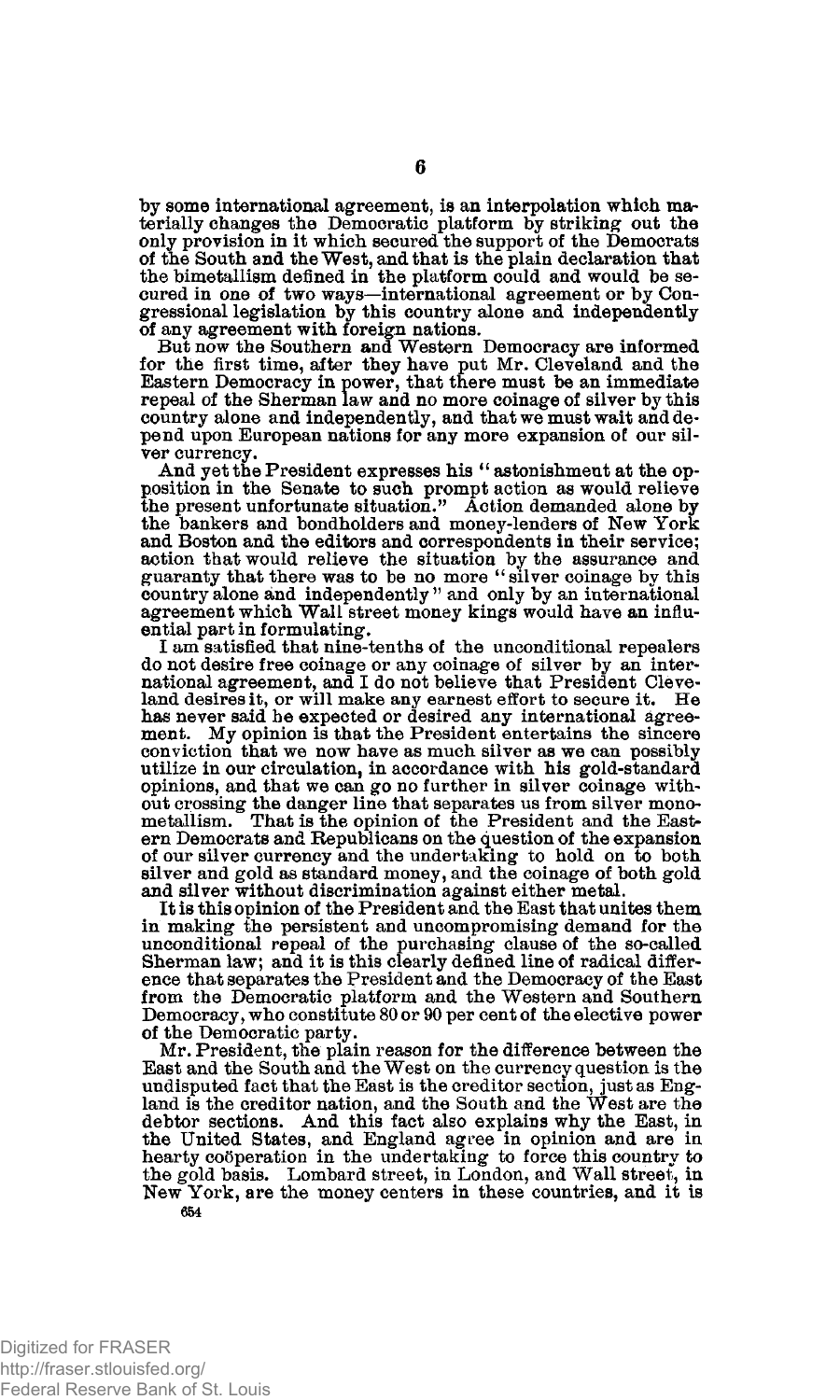**there that the magazines are located that furnish all the ammunition in the war on silver.** 

**Mr. President, we have heard the cry that the majority must rule; thai the Senate must exercise the power of self-government. That is all right. The majority ought to rule, but the majority have long ago decided how it must rule. The Constitution—the paramount law—the law unalterable by Congress, and that all of us have sworn to support, has expressly secured**  to as small a minority as one-fifth of the Senators present the power of deciding how the majority shall rule, and in this case it can rule by agreeing to a reasonable compromise. The rule of the majority is often the soft **liberty—and I defy the naming of a single instance when the minority by the exercise of its extraordinary powers and methods ever defeated the rule of the majority against the will of the people.** 

I have no more doubt than I have of my existence that a larger **majority of the people of the United States are against the unconditional repeal of the Sherman law than there ever was against the passage of the force bill or any other iniquitous measure that was ever defeated by the minority by the use of authorized methods. Ah, but it is claimed that there is a majority for unconditional repeal in both Houses of Congress. If that be true, how and when was the majority obtained? How did the Senate and House stand when they were elected, and how were they expected to stand by their pledges?** 

**How did the Senate and House stand when President Cleve-land was inaugurated? How did the Senate and House stand when Congress met in extra session, and before they received the President's message? Oh, that I had the power of having those questions investigated and answered. I do not believe I can be mistaken in the fact that when the Senate and House were elected, when the President was inaugurated, and when Congress met in extra session, there was a majority of both Houses against the unconditional repeal of the Sherman law.** 

**If that majority has been changed it has not been done in ac-cordance with the theory and practice of rightful representation. It is the will of the majority of the people that the theory and principles of our Government require to find expression in legislation. Those Senators who oppose the unconditional repeal of the Sherman law believe it to be their sworn duty as Senators to act on their own convictions and in accordance with what they believe to be a large majority of their own constituents and of the whole people.** 

**With these convictions of duty to ourselves and the good people we represent, after instructing them and employing all our ability in this protracted debate to satisfy them that the unconditional repeal of the Sherman law will surely leave the country on the gold basis, and put silver out of the reach of use with gold as standard money, and without any more coinage except on an international agreement, and that existing indebtedness will be doubled and the means of payment reduced one-half, and other manifold consequences of the most ruinous character will follow unconditional repeal, how can such results be permitted as long as the power exists to prevent them? But it is said the people want the question settled. Certainly they do; but can it be possible that they are willing to accept a settlement that we 654**